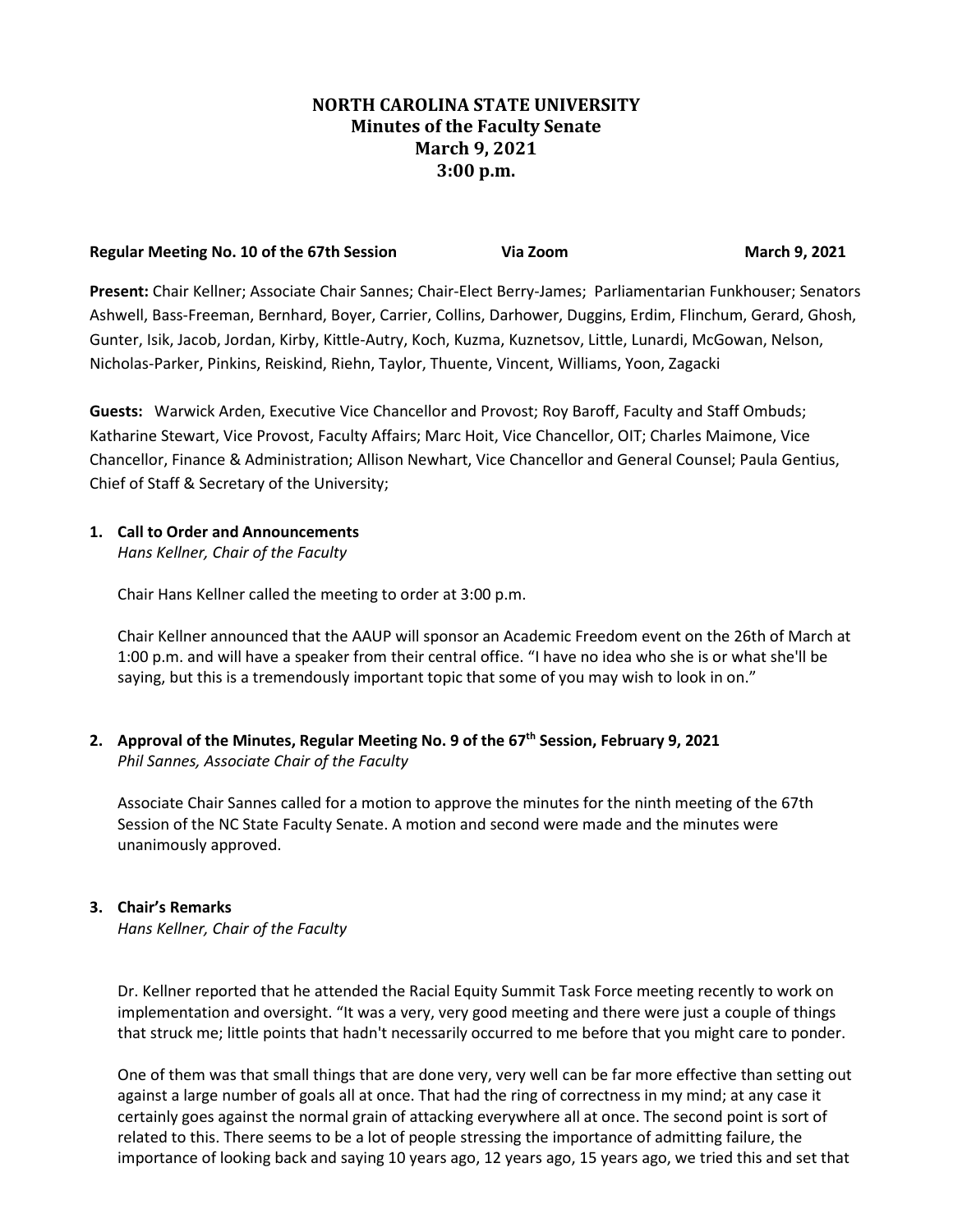out as a goal and we haven't met it and how this brings levels of trust and interest that otherwise that forgetting about it or claiming you've done better than you have, in fact, would do. So that that also seemed like an important concept that the group was looking over.

He added, "I know that will be hearing later from people in the proper election committee. This isn't the election to the Senate that I'm talking about nor to the 604/607 and 603 hearings and grievance groups. This is elections that happen in the Senate, in which you are the electorate. I'm referring to the election of the Members of the Faculty Assembly and of the Associate Chair, as well as the Council on Athletics. Those are the three positions that the Senate elects."

Chair Kellner continued, "The Associate Chair, I want to talk about, This year, the Associate Chair, Phil Sannes, has played a remarkable role. The Associate Chair tracks the Chair; there's no overlap. You get a Chair and he or she gets an Associate Chair for that period. So next year we'll have a new Chair and therefore we will need a new Associate Chair. The role of the Associate Chair was originally Secretary, with the approval of the minutes and the oversight of the minutes, and so forth. But the Associate Chair is what you make of it, and I've been very fortunate this year that Phil has been tremendously forthcoming in wanting to do all sorts of things. And of course, the three of us meet every Wednesday morning to talk about everything. My point is that the Associate Chair is a pretty good job to have, although it is time consuming, to be sure. If you are coming to the end of a term, coming to the second year of your first term, you would have to run for re-election. If you're coming to the second year of your second term, you're looking to leaving the Senate. However, if at that point you are elected Associate Chair, you're on for two more years. So you've found a way to extend your term. That sounds like sounds sneaky and cheating and all that. That's what I did years ago when I was Secretary. In the old days, the Associate Chair frequently became Chair of the Faculty later. This hasn't happened for a few years, but it used to happen about 50% of the time. If you think that job might be attractive, we need a good Associate Chair.

Chair Kellner concluded, "Faculty Assembly is something that I've become more and more fond of during the I eight years I've been a member of it, on and off, and I think that it has grown in its abilities, at least as far as I'm concerned. We don't have as many nominees as I would like to see for the Faculty Assembly. I never really quite understood what the Faculty Assembly was until I became a member. Then it became a great reality. It's ideal for an NC State person because we can drive in. If you had to come in from Boone or up from Wilmington, the Faculty Assembly is a real challenge. But we don't."

## **4. Provost's Remarks and Q/A**

*Warwick Arden, Executive Vice Chancellor and Provost*

Provost Arden greeted the Senate and began his comments with an update on Covid-19. "As I'm sure you're aware, the Governor announced a new Executive Order, order 195, which went into effect on February 26th at 5pm. The order doesn't have a huge effect on us, but it does increase the gathering size, the inside gathering size, from 10 to 25. The outdoor gathering size still remains it 50. Face coverings are still required and the executive order does provide for some potential increases in seating capacity at athletic venues. NC State athletics department is evaluating the order and will provide community updates about seating capacity at our sporting events."

He added, "With regard to testing, as you may know, we are currently doing over 11,000 surveillance tests a week, with the percentage of positive cases being between 1% and 2%, which is really outstanding. You know that almost all of our surveillance testing now goes through our own lab – Wolf Tracks Lab - at the College of Veterinary Medicine. They are doing an outstanding job and have set up an excellent lab, which is giving very rapid turnarounds."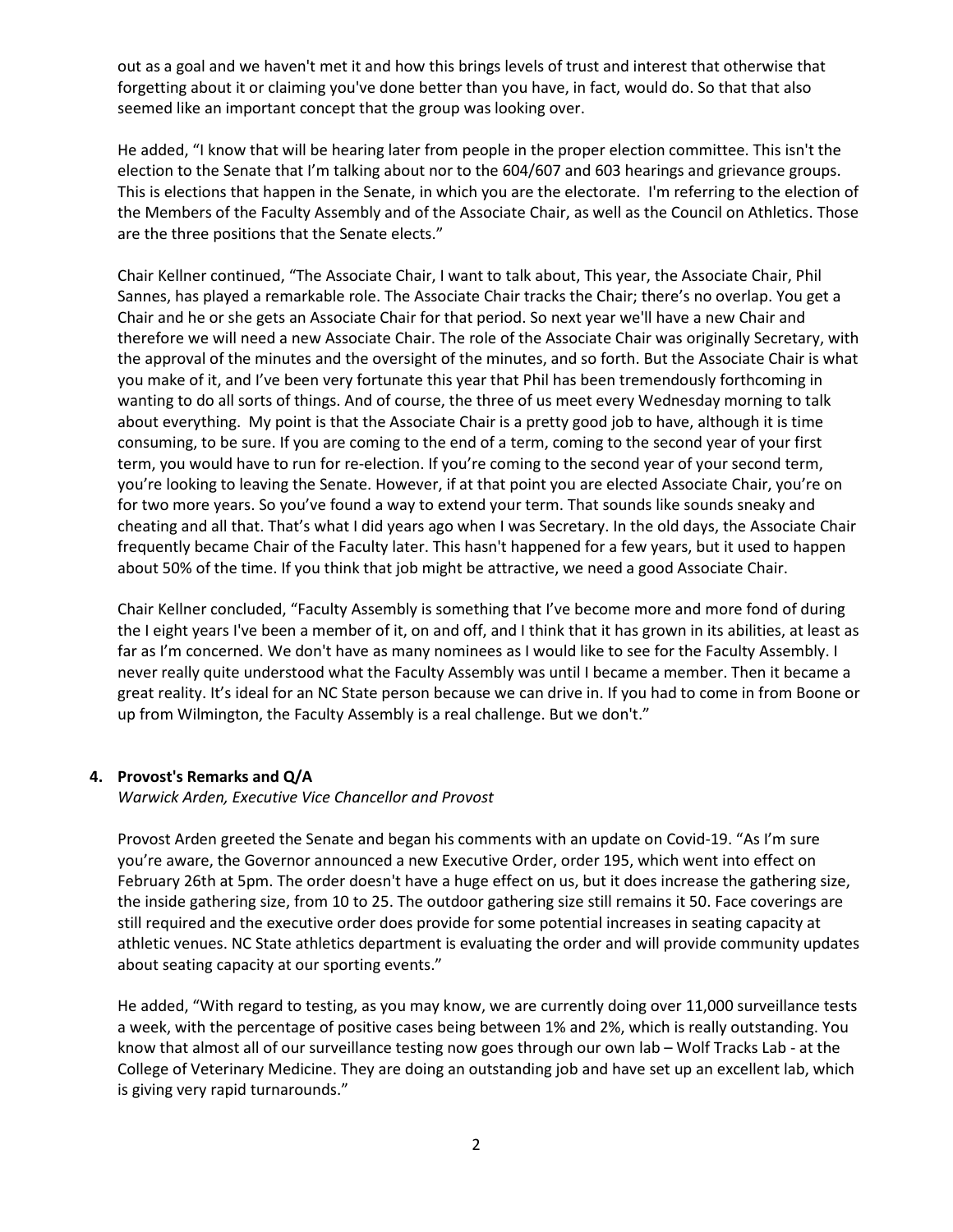Provost Arden continued, "The governor also announced that essential personnel will be eligible to receive the Covide-19 vaccinations beginning March 3. What that means is faculty, staff and student workers who engage in face-to-face interaction on campus, as required by their role in education, the workplace or research, can receive vaccinations at any of the North Carolina distribution sites. We expect, as a campus, to open our own vaccination clinic on March  $22^{nd}$ . That is an important date to keep in mind. That will be at Talley Student Union, and will be for faculty, staff and students. It will be based on vaccine availability. We think we can administer somewhere around 300 vaccinations per day. These will be by appointment and pre-registration. There should be a message coming out this week, in the next day or so, about how to pre-register. I'm told the pre-registration will be open starting either Thursday evening or Friday morning for faculty, staff and students who qualify. The qualifying categories – the first category that qualifies will be those over 65 those and those who are deemed essential front facing employees, and those with preexisting conditions will also be included in that first category."

He added, "If you want to know a little bit about our coronavirus numbers, which are very on campus at the moment, please go to our dashboard which i[s www.ncsu.edu/coronavirus/testing-and-tracking.](http://www.ncsu.edu/coronavirus/testing-and-tracking) Go there and look at our dashboard. There's quite a lot of information about it, not just on positive tests, but the number of tests administered and the number of students in quarantine and isolation. The numbers look really good at the moment and I think this is a time to continue to be cautious and careful and make sure that we don't let our guard down too soon."

Provost Arden reported that Dr. Doneka Scott is the new Vice Chancellor for Academic and Student Affairs and is in the meeting today. "I sent a message to all instructors of record to reinforce that student feedback tells us that small gestures from faculty mean a lot to them. If Faculty simply say, you know if you're having difficulties or if you're having problems, please don't hesitate to reach out to me. That means a huge amount to students. Emphasize that wellness days are important for our students, as students are under a lot of stress at the moment. So please remember to not set any work for wellness days, and if you have work due, or even exams, the day after wellness days, try to shift those a day or two so students are not having to work through the wellness days to complete projects or study for exams. The next two wellness days are March 24<sup>th</sup> and April 15<sup>th</sup>. Please make sure that you try to allow students to take advantage of those days and be flexible with students. Wherever possible, give students the benefit of the doubt; i.e., reported problems or provide grace periods if possible. These are very, very stressful times for our students. Many students are in situations where they don't have adequate internet access or their access is unstable, and they have a lot of other competing demands. Please continue to be flexible. Students indicate that most faculty have been, and that is deeply appreciated."

He continued, "I wanted also to mention the Chancellor has said we're planning an in-person commencement this spring. So commencement will be at Carter Finley and will spread across two days to allow for appropriate social distancing. There will be the evening of Friday, May  $14<sup>th</sup>$  and the morning of Saturday, May 15<sup>th</sup>. So please keep these on your calendar. At the moment, I believe, all Departmental and College events are planned to be online. That's fine, and is perfectly appropriate. I know the students will be excited to have the opportunity for an in-person commencement at Carter Finley."

Provost Arden spoke briefly about leadership searches. "The search for the Dean of the College of Humanities and Social Sciences is progressing. Our finalist interviews begin this week. The finalists are Jeffrey Grabel, from Michigan State University; Deanna Downs, from NC State University, and Anna Stenport from Georgia Tech. We will be interviewing these individuals virtually over the next week. I'm very excited about that. Dean Hoversten and the search committee is doing an excellent job in attracting outstanding candidates. Also in the works is the search for the Senior Vice Provost for Enrollment Management. Dr. Larick is chairing that search. There was a candidate selection committee meeting on February 23<sup>rd</sup> and the first round of interviews will be next week and the finalist interviews will be in April."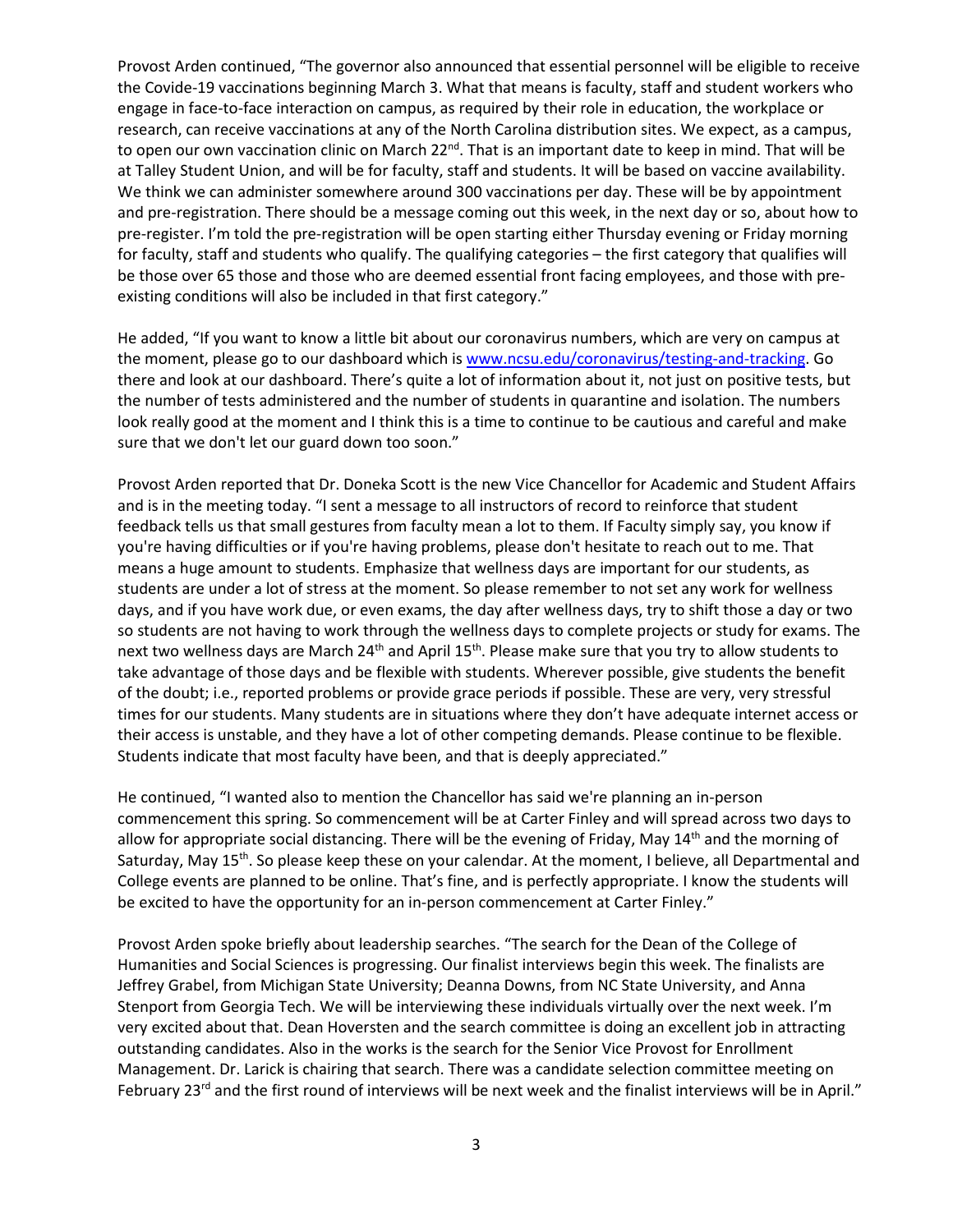Provost Arden concluded, "Lastly, Strategic Planning is wrapping up very soon. We have been having a lot of listening sessions to the announced overarching goals and narratives, as well as we've been having a lot of listening sessions to the announced overarching goals and narratives, as well as the vision and value statements that are in place. We've been incorporating that feedback either directly into the narrative. That will then go to the Chancellor and to the Board of Trustees in April. The next steps will be, after approval of the Strategic Plan, will be the development of metrics and specific numeric goals and also the development of detailed implementation plans during the fall. So please stay tuned. I am indebted to my Co-Chair, Marjory Overton, and to Kelly Wick, who have done a phenomenal job along with the Executive Group and all of those who have been involved in the task forces. We had almost 160 faculty, staff and students involved in the planning task forces and they have contributed enormously. This is truly our plan; it's not my plan, it's not the Chancellor's plan. This is the University's plan and I'm very proud of the way that plan is shaping up."

#### **Questions and Discussion**

Chair Kellner: This is about the testing and vaccine process, and I'm just curious. I know that this is now tremendously expensive, particularly in testing. I am wondering about how it's being financed. What is the arrangement for this financing?

Warwick Arden: With respect to testing, it has not been cheap. Return-to-campus testing, we tested almost 25,000 individuals and now we're testing around 11,000 in surveillance per week. Up until recently, the cost of that was close to \$1 per test - the cost of the university. Since we have gone to our own internal lab, the costs have been reduced to approximately a half. There is still a very significant cost. We may be able to recoup some of those costs from Federal and State Covid funding. That has yet to be determined and VC Maimone may want to comment on that. With regard to vaccination, I honestly don't know about insurance claims on vaccination. VC Maimone may have more information on that. To my knowledge, we're not planning on billing private insurance.

Charles Maimone: I don't have much more information, only to suggest that some of the operating expenses to stand up the vaccination center will be a cost to the institution. So hiring vaccinators will cost the institution, but the actual reimbursement for the vaccine, I don't know yet how that will be financed.

Andrey Kuznetsov: You said that we will open the vaccination site and tell the students March 22<sup>nd</sup>. So will the TAs, RAs and then the undergraduate students be eligible for this vaccination?

Warwick Arden: Yes, so the three groups that will be eligible will be those over 65, those who are in forward facing positions, which will include TAs, RAs, and faculty teaching face to face or in research face to face positions, and those who have preexisting medical conditions. All three of those groups will be eligible, and, as I say, sign-up will be online. These will all be by appointment and we'll be announcing within the next day or so how to sign up and the mechanisms for sign-up. Sign-up will open up either Thursday night or Friday morning.

Kenneth Zagacki: Departments across the university are going to be holding face to face or remote commencements. My understanding is that there's some concern among leadership in my college that other colleges will allow their departments to hold face to face commencements, while the College of Humanities & Social Sciences is planning for its departments to hold their commencements virtually. The inconsistency could cause some problems. As an old department head, I can imagine somebody calling me and saying well why is a certain department holding face to face, but another department is not.

Warwick Arden: It is my understanding that the vast majority of departmental commencements will be virtual. Any request to be face to face will be handled through our exception process, which runs through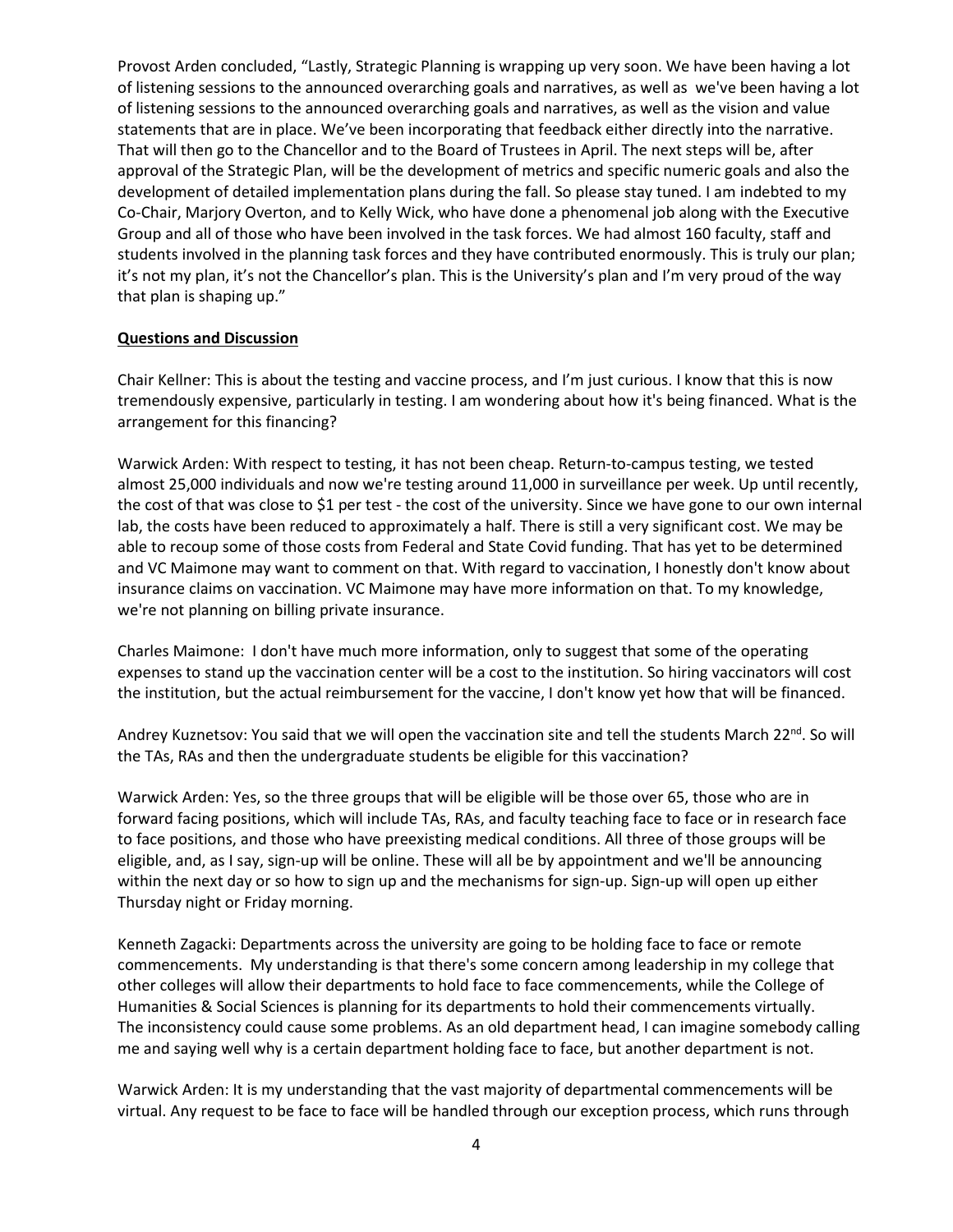Amy Orders in the same way as any other event request. So we have to scrutinize those to make sure that they comply with the Governor's ordinance, with the university policies, and there are appropriate safety standards in place. But it is my understanding that the vast majority of departmental or college commencements will be virtual.

## **5. Remarks and Q&A**

*Charles Maimone, Vice Chancellor, Finance and Administration*

Vice Chancellor Maimone thanked the Faculty Senate for the invitation to speak to them today. "I wanted to talk a little bit about the revenue picture for the state of North Carolina, give you a bit about the legislative budget update, and show you where we are. I hope that there's some information about the steps that we take to arrive at the general fund budget will be helpful and knowing so that you can anticipate what comes next in that process. I want to talk a bit about the auxiliary enterprises. From a financial perspective, they have had the most challenging of times, and you may have some questions about how we're managing that. I want to go over the campus relief funds, referred to as CARES funds."

He began his presentation by reviewing the state of North Carolina picture. "Revenues are stable through January of this year, and the outlook remains positive. So I am pleased to be able to tell you that and I'll show you a little bit more detail about that. What that means to us specifically here at NC State is that we don't really anticipate any reductions or reversions that often come with budget reductions at the state level. So I'll just move right into this picture for you. Revenues have actually been collected at a higher rate than they did the previous year. I know that may surprise folks a bit, but if you use the blue line being this year, and the gold line being last year, a lot of this revenue in July was actually a delayed income tax from the previous year. If you remember the deadline was changed from April 15 to July 15, and so there was an accumulation. As interesting and maybe more important is that in every month after that we see an actual increase in revenue collections over the previous year. So that is why I have some optimism about this year."

VC Maimone added, "This next slide gives you kind of an indication of where we are in the process right now and what steps need to be taken. In January, the system office approved their budget requests. The Office of State Budget Management works for the governor, and the Physical Research Division works for the legislators. One of their first exercises is to create a consensus revenue forecast for the biennium, and that's where some of the optimism about this year and the next two years, comes from. After that work is done, then the Governor produces his budget based on that consensus revenue forecast, followed in this year by the Senate first releasing their budget, then the House. That alternates yearly, so next time they go through this process, the House will release their budget first. Then they convene a joint conference to really hammer out the differences between the two budgets, you might say, the three budgets. Then the General Assembly ratifies their budget and the Governor either signs it or vetoes it. Our experience this last biennium was that the governor did not sign the budget, and we limped along for the last two years without a certified budget, which is what the last step in this process is."

He continued, "You may remember the phrase "mini-budgets" that that really became popular, where certain aspects of the budget where we're actually authorized, but other others were not. This process is something that we watch very carefully, and as we move through the process I'm happy to and will obviously provide updates as we go. In regard to the UNC system budget priorities, being first is hard because most of this work was done when we were still very concerned about the state budget revenue picture. It's an austere list and that to some extent, can be challenging but what we were after were just the fundamentals, if you will; enrollment funding for the growth that we've experienced, building reserves, NC Promise program, which does not directly affect NC State, but three institutions in the state have what's referred to as this promise, where there is a cap on the student tuition of \$500 per student. The NC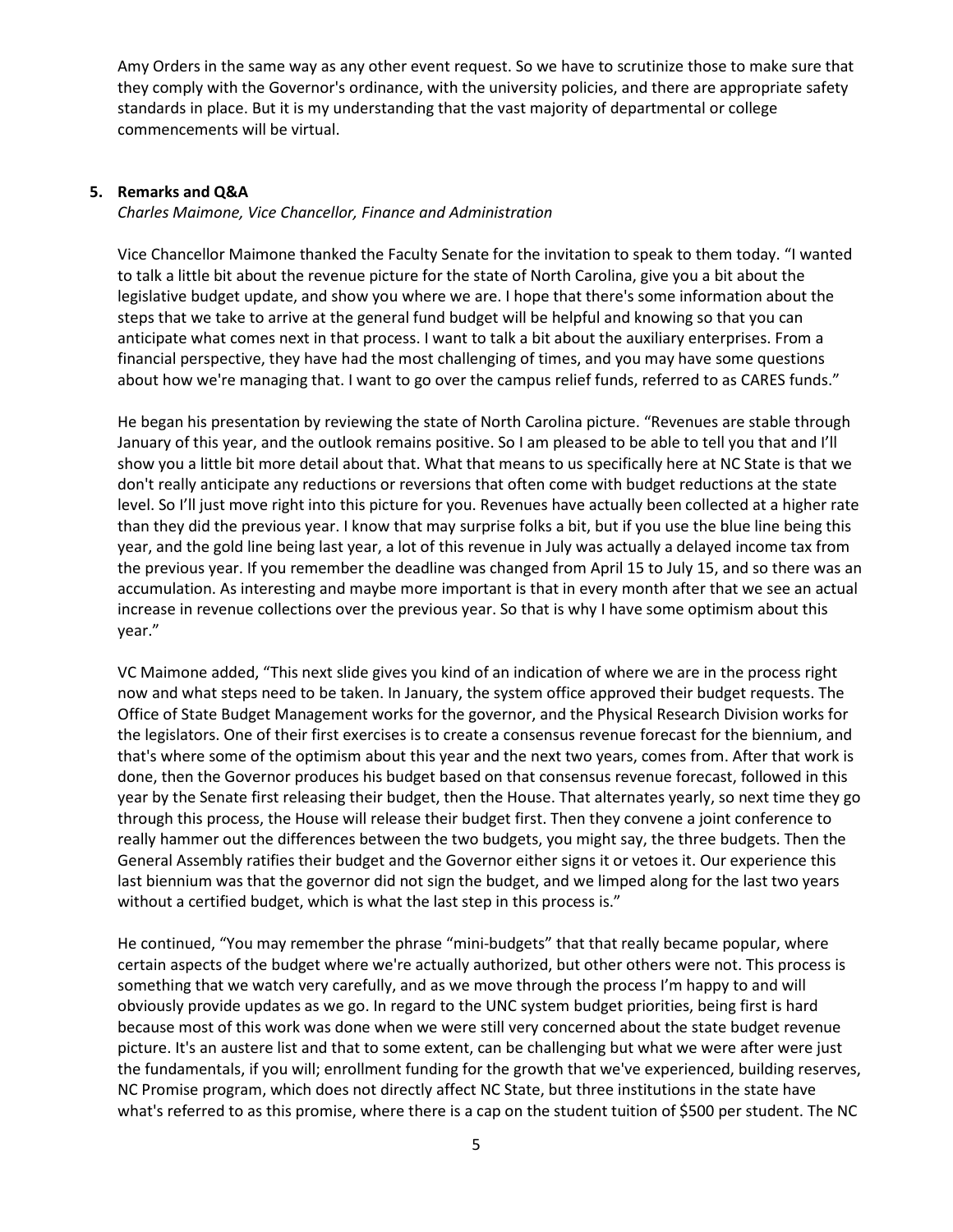Promise then supplements the difference for each one of those students through appropriations. So the program, in order to fulfill the obligation to the NC Promise, the system office had to ask for quite a significant increase in funding. It really is something that's important to the system and to those schools that do rely on it."

VC Maimone then spoke about faculty and staff salaries. "The request was equity with other state agencies. If you'll remember the last time we went through this, there was a distinction made between university employees and other State employees and other State employees, a few years back, actually received a 2% increase in pay, whereas the university employees did not. So the request is that we be treated along with the other State employees in the same manner. These are revenue sources for the state. This is, in May of last year, the year over year change was expected to be. Now that consensus actually brings that number from \$23 to \$27 billion. This note here is an important note, which is that the state is actually dealing with \$4.1 billion in revenue above their projections from last May. I showed you that graph where these revenues have come in much stronger than previously expected. So, if you look at what we think we will end in this year, this is why there is no reason to believe that there would be reversions of any kind, or any budget reductions of any kind. This forecast for the biennium the next two years that will be facing, shows yet another small increase from this year's revenue and then, a 4.1% increase in revenues for the second. So a two year forecast of modest growth is what we are facing, and again I'll just point out that this is a consensus general fund forecast. Both the legislators and the Governor's offices believe this is the position that will be in."

He added, "This is a look at how the budget requests that go from the system office to the legislators actually affects NC State. It becomes important for us to track those items that matter to us, and this is our attempt to create a dashboard that I can report out as the Senate produces their budget and let the legislators present there's and so forth, and so on. I want to make sure that you're clear on this. Very seldom do I want to provide information or share information to that is an opinion or an estimate or projection because I really do try very, very hard to stick to what we know, rather than what we think or believe might happen. In this particular case, I want to recognize and hope you will recognize that I'm actually anticipating the distribution of funds and I'm using historical evidence and information to do that but, nonetheless, there's many steps in the process before those allocations are actually delivered to NC State. So this is my best estimate of what we should receive, based on the approval of the legislators to the UNC system office, if they do in fact budget this."

He continued, "So let me start with the UNC system base budget just to give you a kind of a sense of how to read this. It is nearly \$3 billion. Of that, our share is \$524 million. Again, from an historic perspective, that's what we've received from the general fund budget. For right now, let's concentrate on 2021-2022. You can see that we have another column for the second year of the budget, but let's just concentrate on one year at a time. The first request that matters to us is enrollment change that we actually received this year, of \$3.8 million. However, we received it as non-recurring funds. So it was given to us as one-time funds and obviously, you cannot hire faculty members, you cannot invest in the growth of the institution, without permanent funding. So we are back to ask for that to be recurring and so that's what this R means. Then our second ask is for enrollment change for next year. That's actually the growth that we experienced this year; it's a one year lag. The system office is asking for \$40 million dollars in enrollment growth for the entire system, of which NC State would or should receive \$5.8 million of that. Again, we're asking for that in a recurring way so that it's permanent funding and adjusts our base."

He continued, "We talked about building reserves. Currently, Fitts-Woolard has been actually funded for all of the operation costs associated with that building on an annual basis. And for us, it was given to us this year when the building opened, as non-recurring funds. So that's problematic because we're hiring housekeepers and police officers and managing transportation, paying utility bills - all that's required of us to run that facility. And yet, we are doing it on one-time funds. So again, we're asking for that fund to be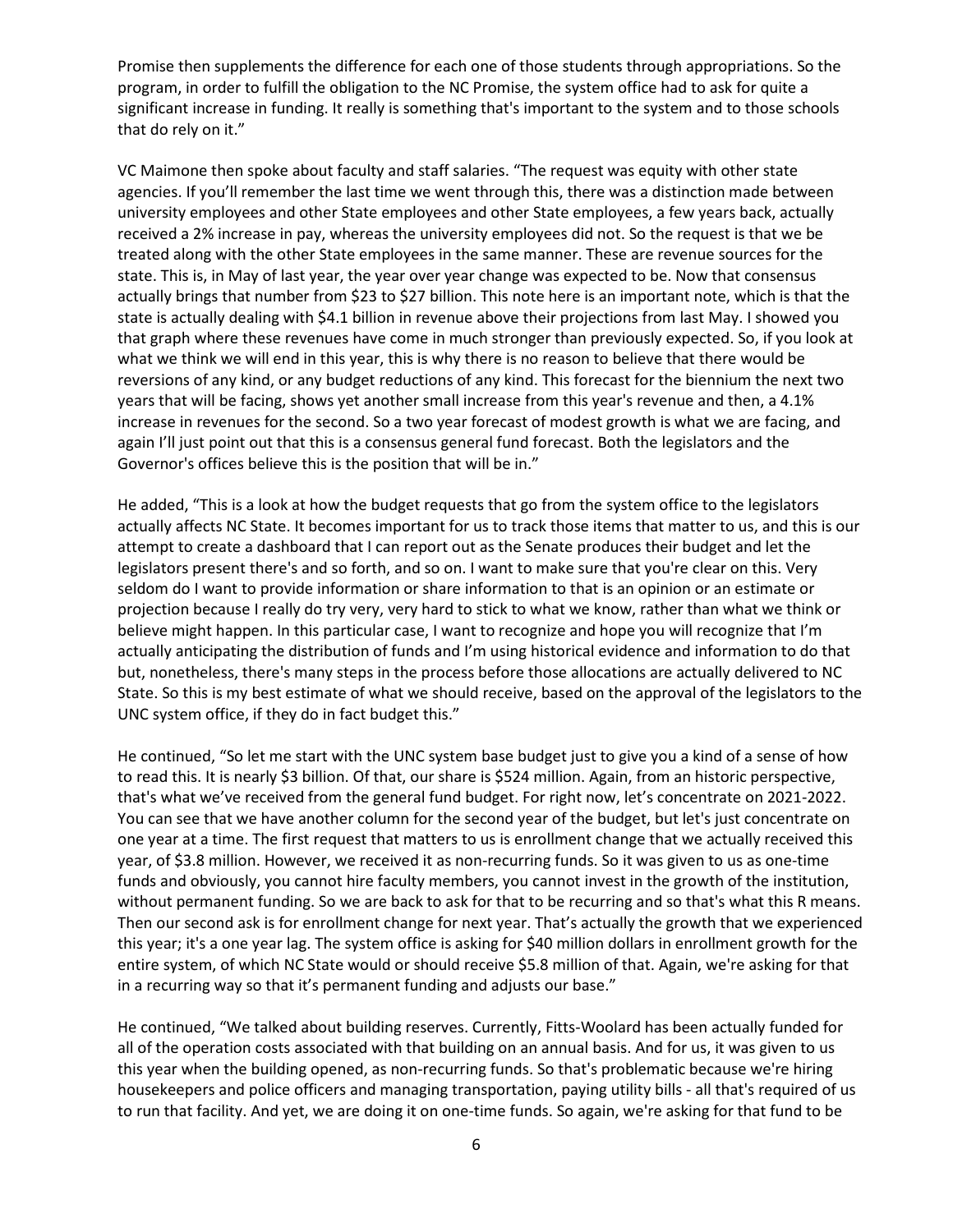recurring. We also have the Plant Sciences building that will come on into operation February of 2022, so just a partial year of that funding. So in the first year, from the share of the system office, we're asking for \$1.8 million in recurring and \$656 in non-recurring. Non-recurring is really to purchase one time equipment or furniture and other things like that, that are part of that building's operation. I mentioned to you the NC Promise, and you can see here that it's \$15 million in recurring funds. So you can see the total amount of money, both recurring and non-recurring, and basically the requested increase and how that changes the base budget. So when you're going top to bottom, you can see how that works for both UNC system and NC State."

VC Maimone reported, "This is a little challenging in some ways, but let's go back to enrollment growth changes. You see in the first year that ask for \$40 million; \$5.8 million for us in that year. Now if you go across into the second year, you'll see that the number is \$83 million. That's not an additional \$83 million; it's actually \$43 million added to the \$40 million. So it's a cumulative budget request. So \$83 million in enrollment growth funding for both years, and that's how it affects the bottom line of the base budget. So we don't know what our amount will be yet because we haven't actually experienced next year's growth. We would have to do that in order to know what the second year of the biennium would bring to us, but these estimates do suggest a very similar amount of money pretty close to \$40 million and \$43 million. Where you see, for example, building reserves in the first year of \$4.69 million, it doesn't actually change in the second year. It's cumulative, so it's actually the same number in that case. Whereas, with building reserves, where we open the building halfway through the year, in the second year we're actually asking for the entire amount."

He added, "I hope that is helpful. What you can imagine then, with these columns, is another column when the Governor actually produces his budget, and we'll compare it very specifically to what is in the budget to NC State, and we will create those columns again for the Senate and the House and their combined work. There are other legislative asks that are not financial and I just bring them to your attention just because I think they may come out in the news. There may be some things that are part of the additional conversation. One thing, for example, is carry-forward. I can go into detail on all of these, if you're interested in carry-forward, which is right now only about renovation and R&R funds. Previous legislators have made a commitment to the Nimble Program here on campus, and we've received \$6 million of the \$10 million, and we are asking for that commitment to continue. It is not a budget ask in the expansion budget, but is a budget ask based on a prior commitment.

VC Maimone then addressed the auxiliary enterprises. "Our auxiliary enterprises will continue to feel the impact of the de-densified campus in all ways. Housing, dining and parking are our largest auxiliaries that are related to student activity and population, and clearly they're operating right now around 40% of full occupancy. So we continue to work with those groups. Down at the bottom here I have shared with you how they have worked to really manage their budgets and to some extent how we were able to leverage some of the CARES funds to help. Other auxiliaries like Athletics and McKimmon Center are more dependent on large group events, and because of the challenges around protocols, those groups have really had challenges in revenue production. But again, we worked very carefully with them to really get them through this year and hopefully give them an opportunity to rebound next year."

He continued, "There are other auxiliaries and I don't mean to dismiss them. Things like travel abroad, for example, relies heavily on funds paid to their organization by students. There hasn't been travel abroad and so that revenue source has really not been part of their budget this year. Other programs, like the Dairy and all the rest, they all have suffered. I just bring this to your attention as a way of saying we're working to make sure that the auxiliaries are positioned to return to business once we're through the pandemic."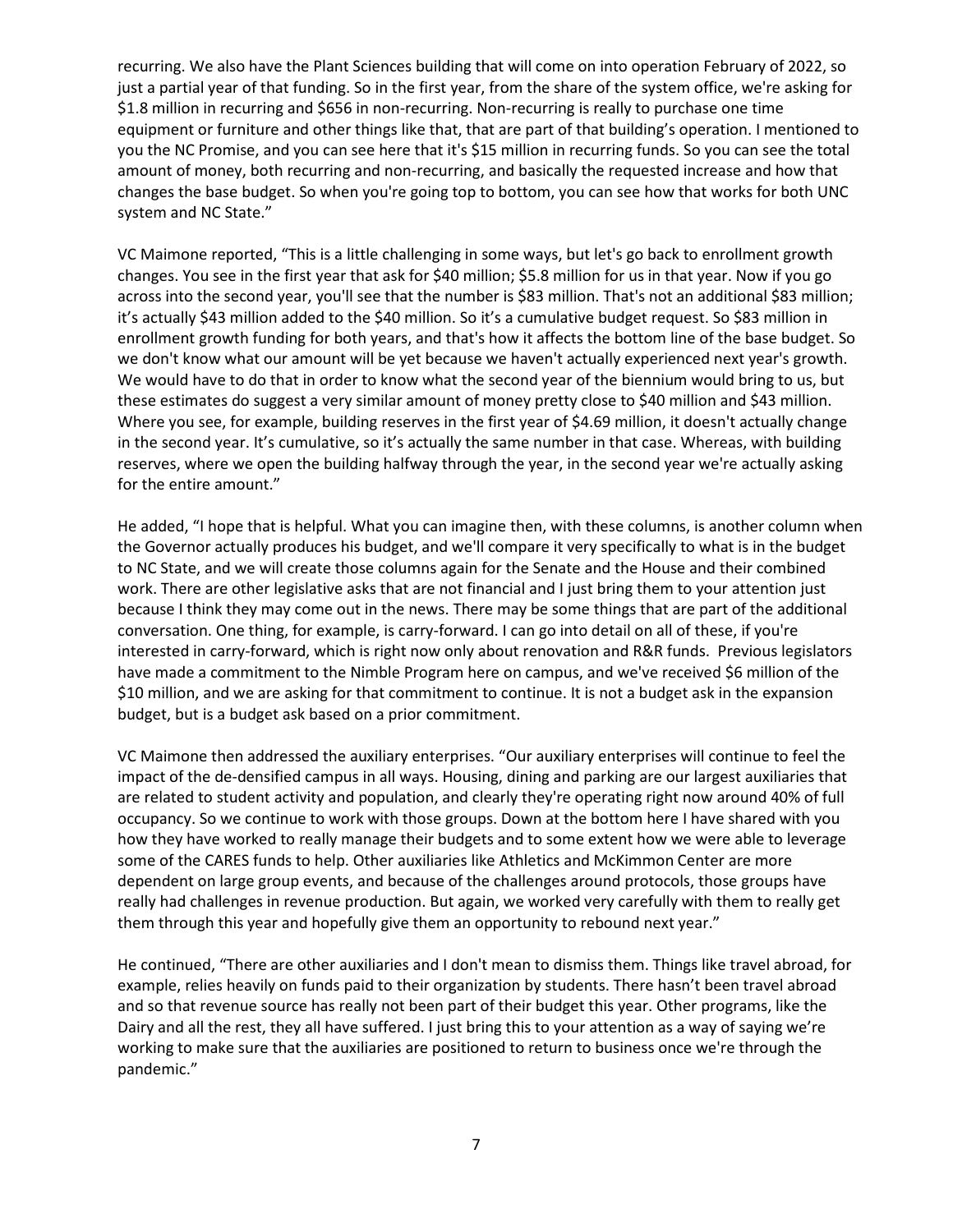He then spoke about the CARES funds. "If you look at this, the first half of this is student emergency aid. It came to us in the 2020 Higher Education Emergency Relief Fund Act – CARES I. We received \$8.9 million in funding for our students, direct student relief. We have spent all of that money at this point. That happened in the Spring of last year and in the Fall of this year. In the second CARES Act, which these monies were authorized in December of 2020, are really applicable for the Spring semester of 2021. We received another \$8.9 million, and this money is actually being managed by the Financial Aid Office, and they are making distributions now to students. So while it says we haven't spent them, they are completely obligated at this point in time, as is the Governor's emergency education relief funds, which were awarded back in 2020. It was \$483,000. We actually received it late for the Fall semester and expect to spend all of that in the Spring semester. So that gives you a total of \$9.4 million that we are in the process of spending right now on student direct aid."

He added "The same format for University Aid; everything else is university related. You have CARES I, and we refer to this as CARES II. But the 2020 and 2021 money, \$8.9 million for the University and we have spent \$8 million of that. We actually held back \$900,000 of that to be sure that we were able to open up this Spring as effectively as possible and ensure that we really could respond and react to anything that we might experience during that time. So those funds are actually again committed, but certainly not distributed back to the campus departments at this point in time. The CARES I, we received this money in late December. This is \$19 million, so actually more than the first year. Dr. Kellner, this is to your question about how we paid for both surveillance testing and our obligations to vaccinations. It is in this number right here that those relief funds will be used to cover those costs. Right now, while we are doing a lot of testing, we are still within budget to manage that with our CARES relief funds. And then we had some smaller relief. From the State of North Carolina, we received \$4.5 million in the early Fall. We have spent \$4 million of that and we still have \$415,000. These smaller events are more specific to individual activities on the campus, and those monies either have been spent completely or are in the process of being spent and accounted for on the campus."

Concluding, VC Maimone spoke about the University Budget Advisory Board. "I am sharing with you the list of colleagues that are on this Board. I am very appreciative of the individuals who have taken the time to provide guidance and direction for the University Advisory Board on all things budget, especially during these times. We think the representation is strong; very specifically, your representation is strong from Faculty Senate with Dr. Vincent and Dr. Williams, who both participate heavily, as well as Dr. Kellner. We have done a lot of work over the last six months or so to really address some of the issues and questions that people have about budgeting. We really have decided that our budget central will be the place or the repository for all information. The actual Advisory Committee has received information on all of our funding sources at this point in time, and those become part of our library. They can be shared with anyone on this call, and we hope to continue to build that information out for folks on the campus who are interested."

He added, "I remain at your disposal and then hope that you will call on me anytime that you have questions about anything, not only budget but also anything about facilities, construction, human resources University Police and many other areas that I'm responsible for working with. I am very glad to be at your disposal. Lastly, I want to share with you that these, in my mind, are the areas that remain focal points for budget and management on the campus; managing the auxiliary revenue shortfall and continuing with those processes and working with those groups, knowing and understanding very specifically, tuition and fees. As we move through this pandemic, there have been slight adjustments, but not major adjustments in either one of those categories, the state budget, and the biennium budget."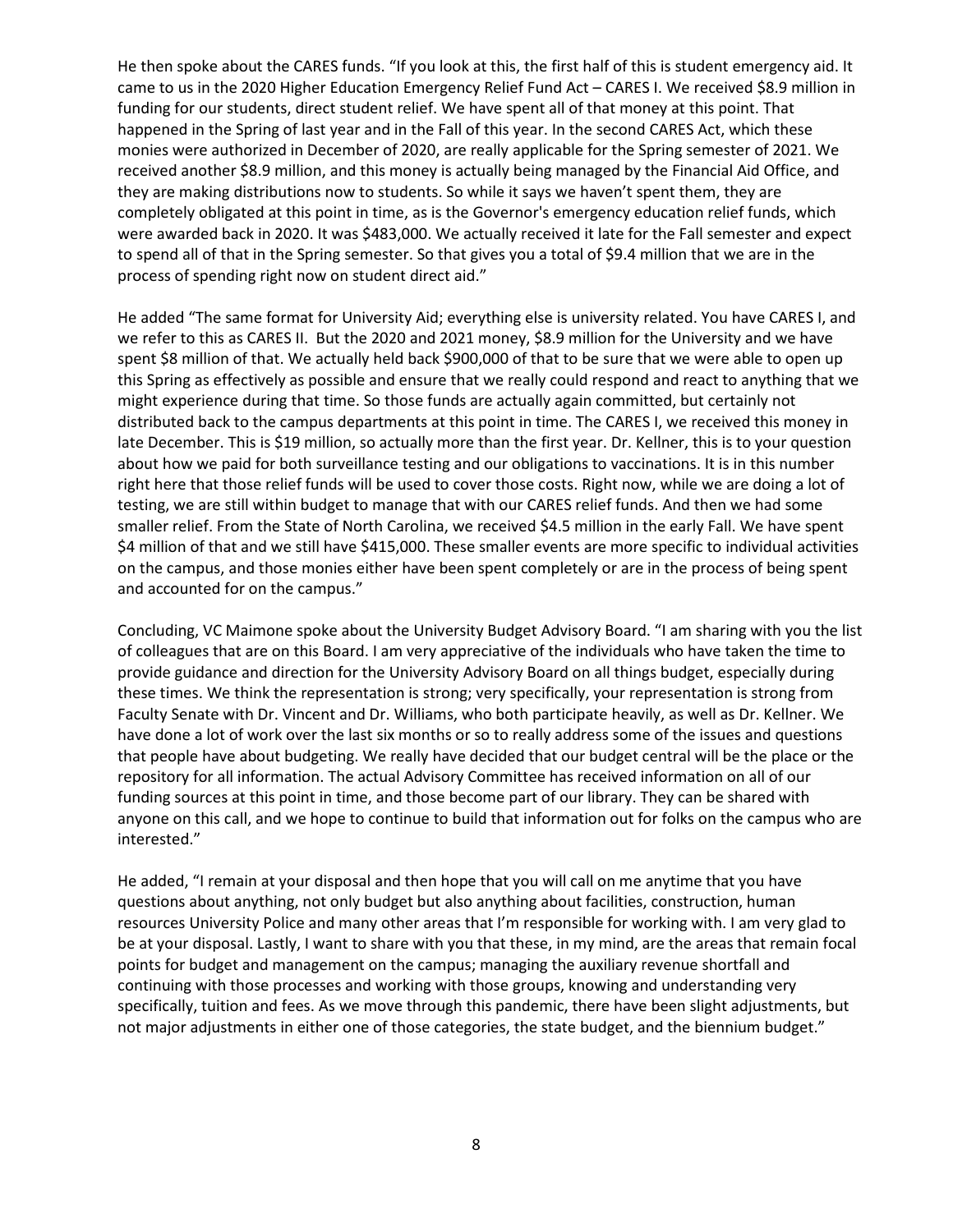#### **Questions and Discussion**

Hans Kellner: How is the 2021 Student Emergency Aid, HEERF, distributed and what is the process?

Charles Maimone: When CARES money first came to the campus, I convened a group of probably ten different people representing enrollment growth, academic affairs, financial aid, the controller, and the Budget Office and contracts and grants to convene a group of experts in managing federal funds. In that particular group, we agreed that the best way to distribute student aid was through the financial aid office. And so they then took those funds and they recalculated financial aid, based on financial need. They were able to distribute that money to as many students as possible, based on financial need. We were pleased that it meant that it went to quite a few students across the campus. So when CARES II, or the second group of monies came, we agreed that that was definitely the way to continue working with student financial aid, working through the financial aid office.

Hans Kellner: There are two aspects of this campus that are apparently very different, but in some ways, are very similar. One of them has to do with faculty and staff salaries, in the sense that there's no cost of living situation. So year by year, they seem to erode a little bit. The other thing has to do with a bunch of old buildings. As you know, we have 214 buildings on campus and a whole bunch of them are really old and kind of crummy. Each year they get a little bit worse. I heard the Chancellor complaining about his building, and I can complain about Winston Hall and the building you're sitting in, I'm sure it has its problems, as do probably 100 other buildings. So these two sides of it – the salary and the building erosion – seem to be rivals for monies. What they have in common is that they're easy to push down the road; they're easy to let them go or to give a little bit that's totally inadequate to each, every year. So in the aggregate, things don't get better. That sounds like a kind of a pessimistic way of looking at our buildings, but does that sound like a reasonable way in which things work here? I don't mean in North Carolina; I just mean in the world in general.

Charles Maimone: Deferred maintenance is a huge challenge on this campus and most campuses in the country, and I don't actually think that it's specific to university campuses. I think hospitals and government agencies all have a challenge in appropriately assigning resources for the maintenance and repair of buildings on an ongoing basis. So often when there are budget restrictions, they are the first to go. So we absolutely do have a challenge. We will meet that challenge, and the way that we do that is to do very good work around analysis of that deferred maintenance and to quantify that deferred maintenance and then to prioritize it. We prioritize it, not only on the life cycle of the building or the infrastructure of the building or items like HVAC or electricity inside the building, but we also do it on life safety as well. So we are behind and we constantly are trying to figure out exactly what the next application of resources must be in order for us to be as safe and as progressive as we can possibly be on the campus. It is a huge challenge because the resources are absolutely limited every year. When I went through that North Carolina state budget and I've mentioned the \$4.1 billion in more revenue than expected and growth into the biennium, it is my opinion that legislators often do look at construction and renovation as an immediate use of funds, because it's typically a one time application of funds. So they are comfortable with applying maybe a little more repair and renovation dollars to the campus because it's not a long term obligation; it's just an infusion of funds. We are hearing and hoping that R&R funds can come our way. We got about \$13 million in R&R. We need about \$500 million to wipe out our preventative maintenance list. So we will keep tackling, we will keep climbing, but it will be a challenge going forward.

In regard to salaries, they are even more challenging because they are a permanent assignment of funds and an ongoing cost. So there is more hesitation to apply it, because there's less predictability in revenues and quite honestly, it's a prioritization of that over other things. I do think that there's recognition that the University employees were left out of the last biennium. I have no way of knowing what that means moving forward, except to say that the System office and I know Chancellor Woodson has often spoken to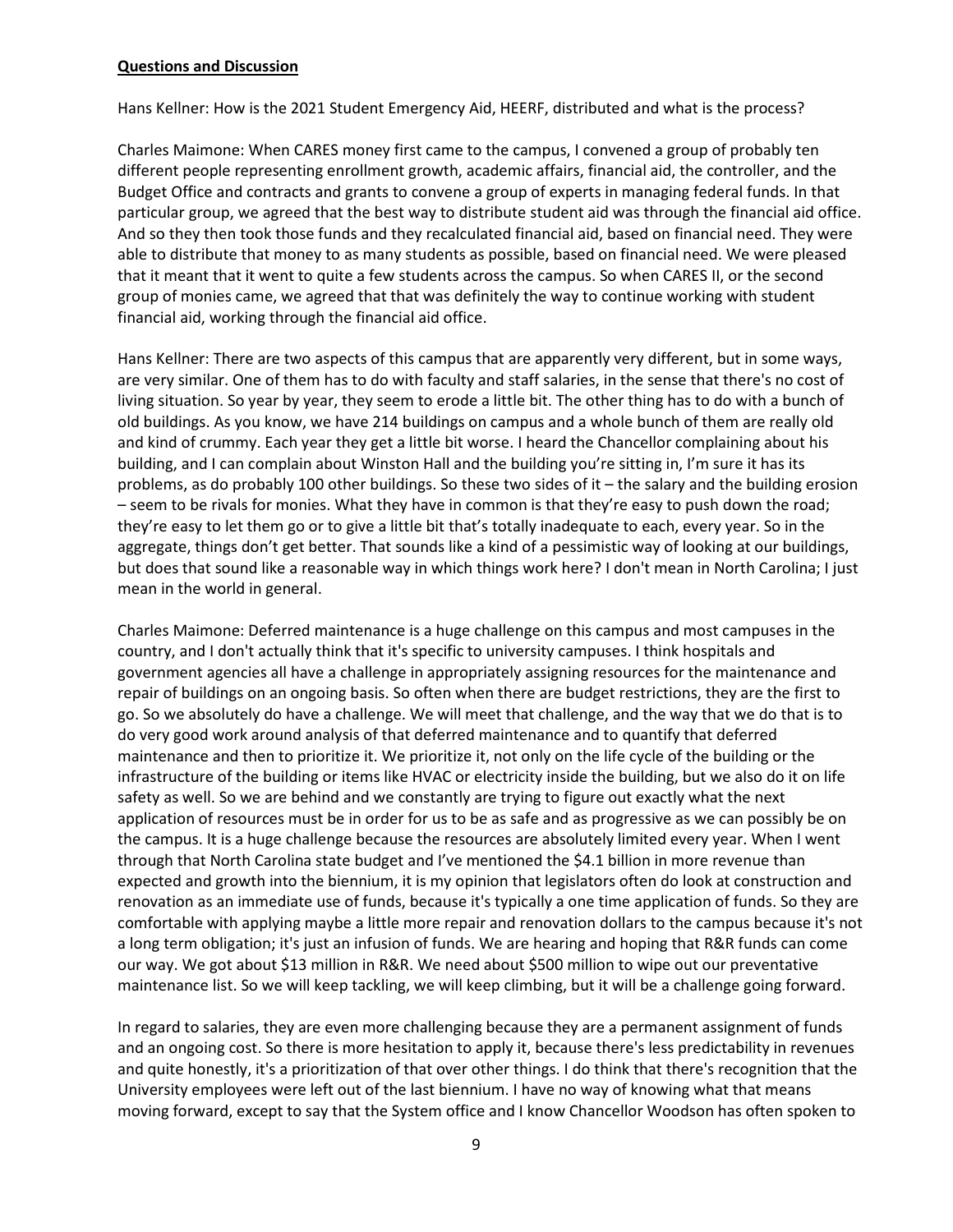the importance of salary increases for faculty and staff and the need for us to stay in the marketplace relative to salaries. But that is a huge challenge for the state of North Carolina.

## Kenneth Zagacki: Have those requests gone forward for faculty and staff salary increases?

Charles Maimone: Yes, they have. The legislators have that information from the System office; however, the System office has made the statement that they want to be treated equally among all state employees. So whatever happens with state employees, they expect that the University employees would have the same increase. That's an unusual approach, especially for a business officer. We would want a percentage increase to know exactly what that dollar amount would be and how it would impact the budget, but it was the decision of the new President of the System to actually present it that way, and ask the legislators to simply be considerate of University employees in the same manner that they will evaluate other state employees.

Steven Vincent: Could you give us an update on furloughs and salary reductions? I know there were a number of staff, especially in the auxiliary industries. I'm wondering if those have been brought back or exactly what the status is.

Charles Maimone: The authorization to furlough was specific to the auxiliary enterprises. We were able then to address what was a very challenging situation back in March and again in the Fall. The largest impact was to our Campus Enterprises, which includes our dining facilities, transportation, University Unions, folks who come to work and provide services to primarily our student population. When we shut down, we did have to activate furloughs in a large way. So McKimmon Center, Athletics, and Campus Enterprises were three areas that we experienced furloughs. McKimmon has requested to bring their folks back this week, so I don't think they have any more furloughs. Athletics will maintain their furloughs. They did an across-the-board 10% furlough for every employee. So they are actually working fewer days per week, but everyone is working. Campus Enterprises is the place where we had this range of furloughs. Some were full furloughs, and the same with transportation on a smaller scale. The vast majority of the full furloughs have gone away, so everyone is working, but not full time yet. We're really running at about 40%, so there are a large number of dining facilities that are not open yet. What we are doing is rotating employees through. In transportation, we are bringing our transportation people back now. I think we are in pretty good shape, as it relates to that. The summer looks promising for all of these organizations, and they do believe that they need to bring their teams back to campus.

## **6. Letter of Support for the UNC Racial Equity Report**

Chair Kellner addressed the Faculty Senate regarding a letter of support for the UNC Racial Equity Report. He stated, "About a week or two weeks ago, the Chair of the Faculty at North Carolina A&T wrote a letter dealing with the UNC Racial Equity Task Force report and recommendations. It was suggested to the group of the Chairs across the System that if we all get our own version or signed on with that one, that it would be a good thing to have. It is usually the policy here that we don't sign on to other people's letters or resolutions, but that, if the topic is relevant and we feel it, we do our own."

He added, "So this is a letter that you've all gotten a copy of. It is in three paragraphs; the first one describes the situation, the second one applauds the UNC Board of Governors for doing the task force situation and our support for its recommendations. The final paragraph commends and affirms the steps that our University and the UNC system are taking and may take in the future."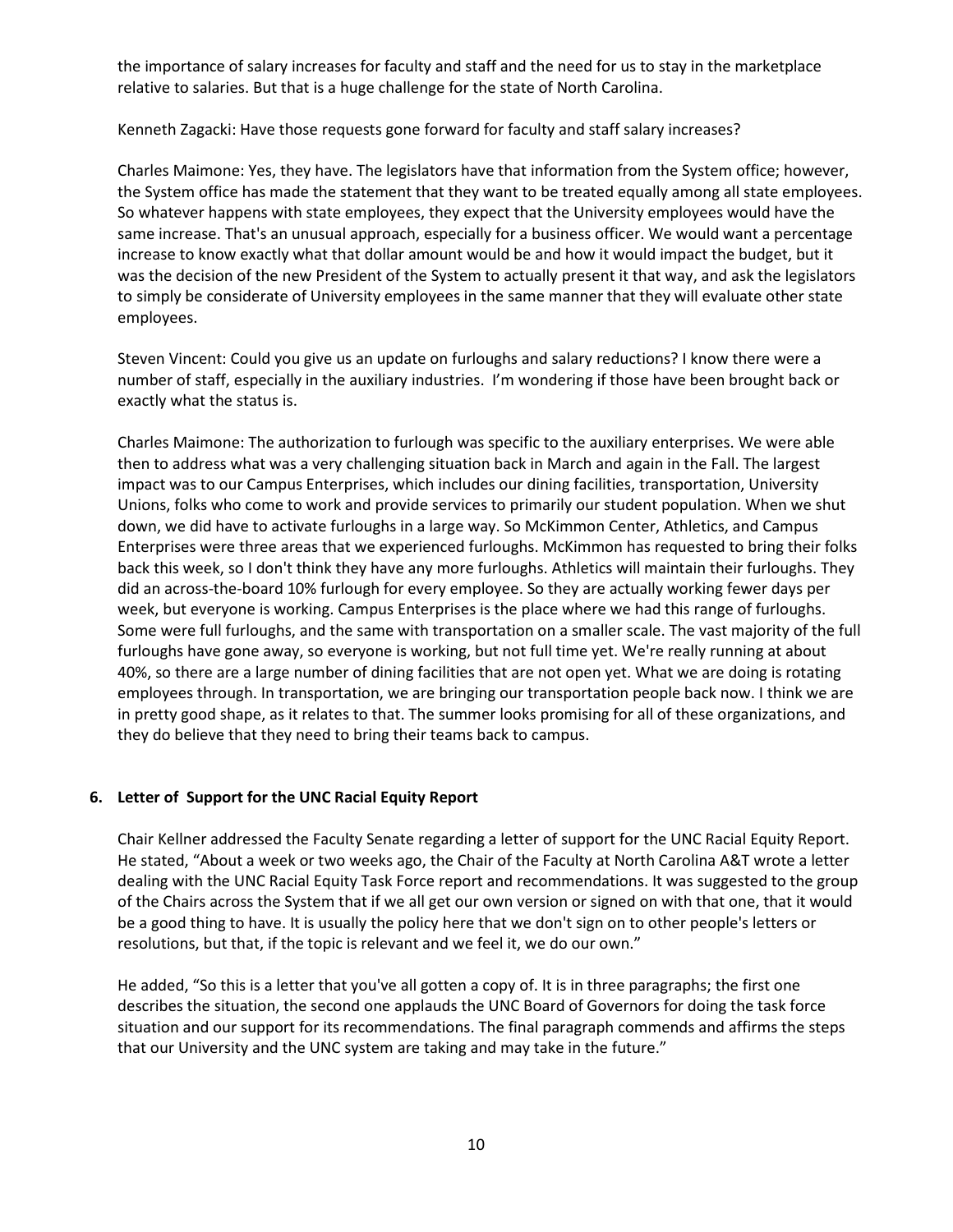He continued, "The letter will then be sent to President Hans, it will be sent to the Chairs in the Faculty Assembly and to the Chair of the Board of Governors. This is not a resolution. I will do a reading, but we do not need a second reading. Then we can vote."

#### **Text of the Letter:**

| To:   | Peter Hans, President, UNC System<br>Randall C. Ramsey, Chair, UNC System Board of Governors |
|-------|----------------------------------------------------------------------------------------------|
| From: | North Carolina State University Faculty Senate                                               |
| Re:   | Letter Affirming the UNC Racial Equity Task Force                                            |
| Date: | March 9, 2021                                                                                |

The Faculty Senate of North Carolina State University recognizes that the University System to which we belong, and our own institution, have a history of racial segregation and other inequities, traces of which still exist.

Consequently, we, the Faculty Senate, applaud the efforts of the UNC Board of Governors to address these inequities through a Racial Equity Task Force which has produced a report and recommendations. We support the spirit of this report, and we endorse its recommendations.

We further commend and affirm the various steps that our university and the UNC System are taking and may take in the future toward the goal of a better campus culture for everyone.

Hans Kellner, Chair of the Faculty

The Executive Committee of the NC State University Faculty Senate

The NC State Faculty Senate

Chair Kellner asked if there were any objections to voting on the letter.

Eileen Taylor: How can we commend and affirm future actions unless we know what those future actions are?

Hans Kellner: Well it's true. Let's go back and look. We affirm and commend the various steps that we may take in the future toward the goal of a better campus culture. So it is a phrase that relies on our trust that the steps that they're taking toward that goal are affirmable and commendable, but I don't think that it commits us to anything that wouldn't be affirmable and commendable.

Eileen Taylor: I'm good with the first two paragraphs. The other one, it's just not clear to me that we have agreement on what it means to have a better campus culture for all. I think there may be some disagreement about whether the things that are being done make it better for all.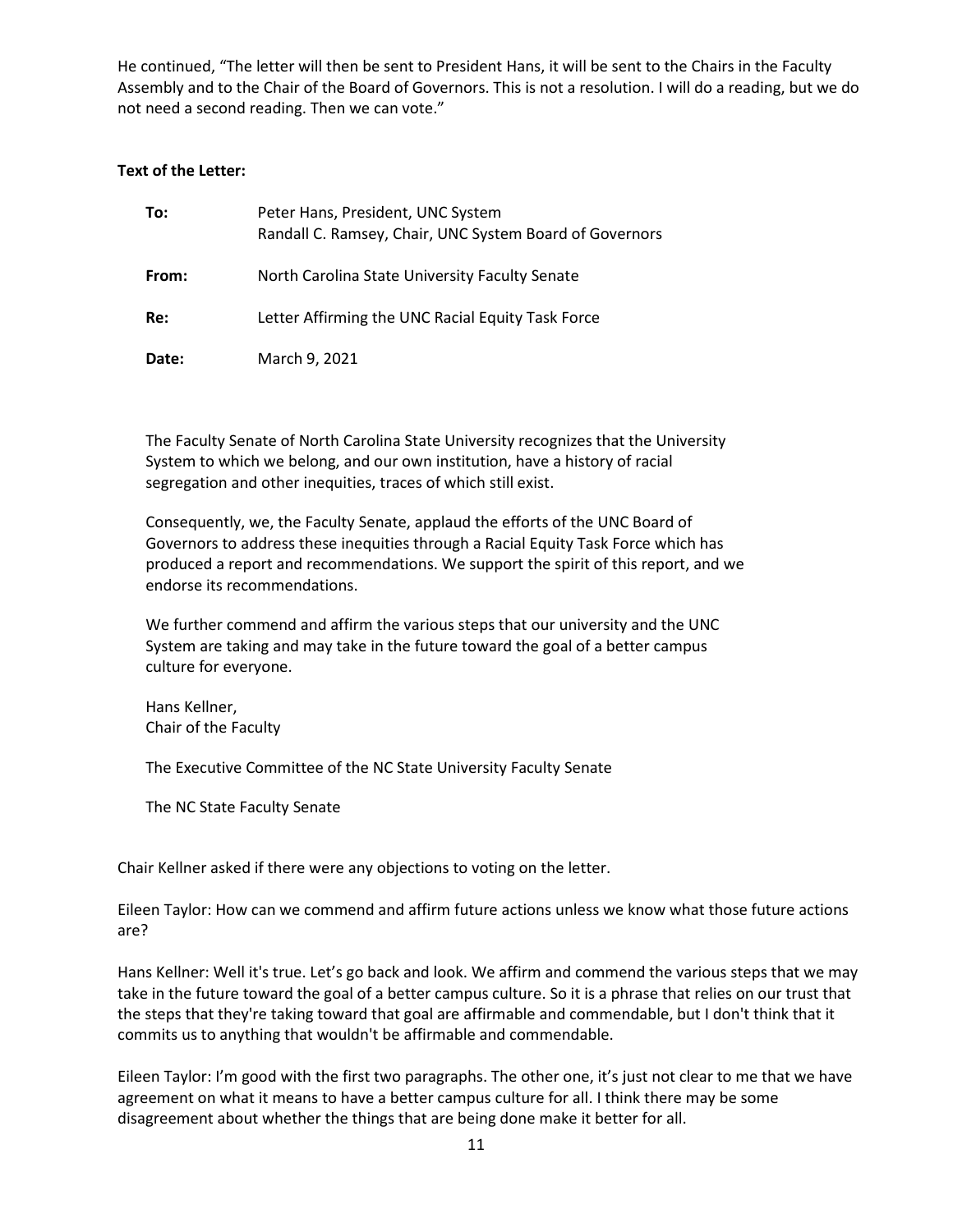Hans Kellner: I agree with you that these are what we call dialectical points that are open to discussion and debate. In fact, that is part of what the Racial Equity Task Force on campus discussed in part. I don't see any way around it though. To affirm and set up a group like that, they have to make decisions, presuming that they can imagine a better campus culture. If they can't, well that's a great challenge. Shall we vote?

Stacy Nelson: I don't really have a problem at all with supporting the Task Force letter, but from reading through the Task Force report, it's just that some of the recommendations are stuff that we're already doing, which is really good. But what I'm missing is any indication of what type of legitimacy that this report has. For instance, who's going to be responsible for implementing these recommendations? There's also some ambiguity with some of those action items that they put forth, like where's the accountability, what are the measures in the incentives, who's going to be creating this, where are the resources coming from to do all of this? None of that is addressed within the Task Force plan. I have no problems with voting to support a letter to go out, but I'm still curious as far as what the follow up is on this plan and what does it mean for our campus?

Hans Kellner: I think that your point is well-taken and I think that the original letter from Nicole Dobbins at North Carolina A&T was somewhat longer. The sense is, among the group, that letters like this would be forms of gentle pressure and guidance and pushing the Governors forward in the direction of an implementation that is better than it would be otherwise.

Eileen Taylor: Can we change the third paragraph to "expect, commend and affirm future actions?"

Hans Kellner: I'm okay with that.

Stacy Nelson: I vote for that.

Hans Kellner: Okay. So "We further expect, commend, and affirm." So I'm okay with that.

Philip Sannes: There was one other point. Can you know where this letter is going to go directly? Are there any other entities that will have knowledge of this letter?

Hans Kellner: This will go directly to the Faculty Chairs, the Provost, certainly the Chancellor. So this is a pretty public document. Everyone in favor of accepting this letter on part of the Faculty Senate, please indicate your acceptance. Okay. Those who don't?

The letter of support was unanimously approved. (**revised text of the letter is below)**

| To:   | Peter Hans, President, UNC System<br>Randall C. Ramsey, Chair, UNC System Board of Governors |
|-------|----------------------------------------------------------------------------------------------|
| From: | North Carolina State University Faculty Senate                                               |
| Re:   | Letter Affirming the UNC Racial Equity Task Force                                            |
| Date: | March 9, 2021                                                                                |